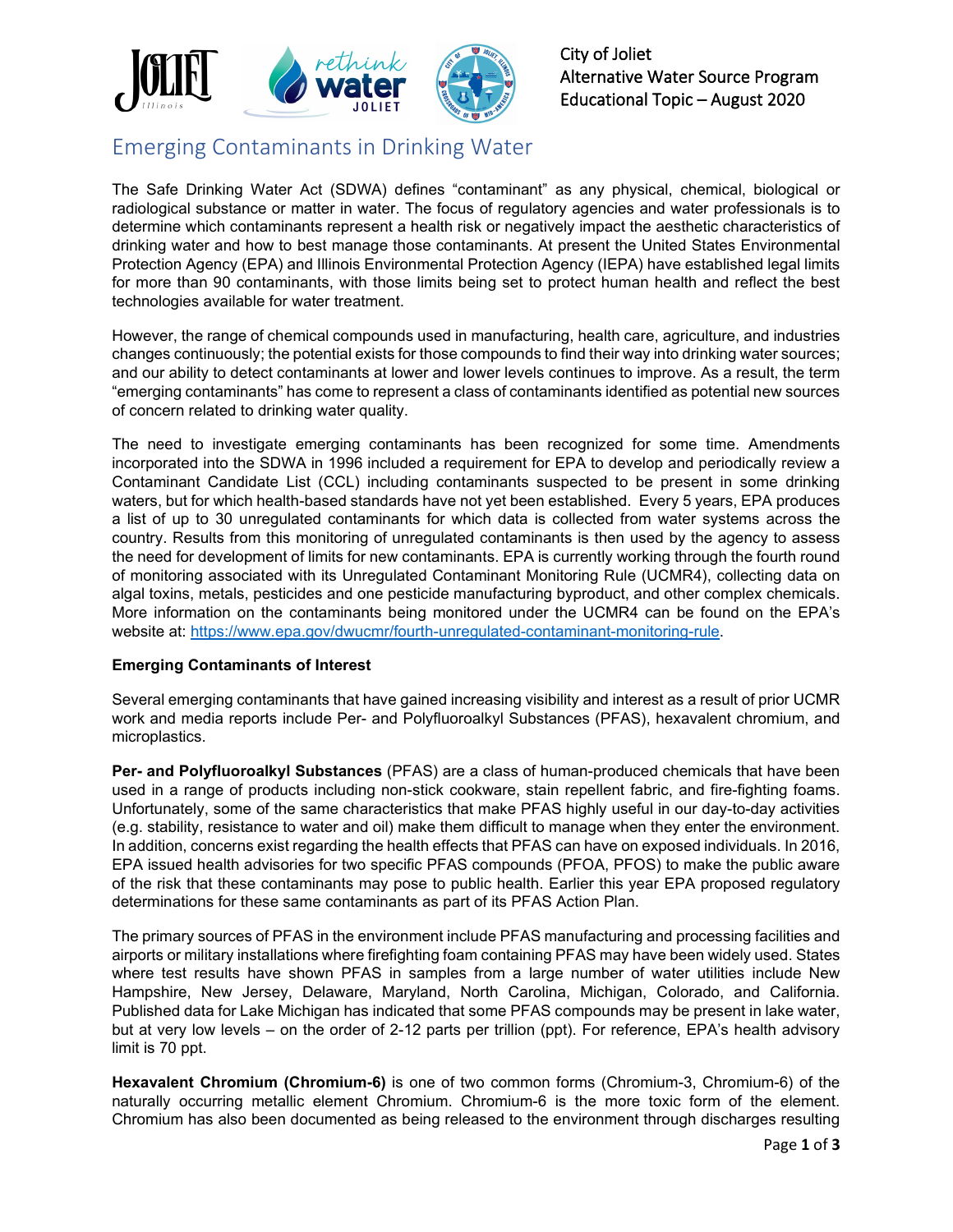

City of Joliet Alternative Water Source Program Educational Topic – August 2020

from ineffective control of industrial wastes. Two releases of chromium to Lake Michigan from industrial facilities in northwest Indiana were widely reported in the press in 2017.

A maximum contaminant level (MCL) of 100 parts per billion (ppb) was adopted by EPA in 1991 based on evaluations of potential health risks including allergic dermatitis (skin reactions). Studies of more serious health effects (e.g., cancer) associated with Chromium-6 in drinking water are ongoing.

Chromium-6 has been detected in water samples from Lake Michigan at multiple points. Data from nine years of City of Chicago quarterly testing for Chromium-6 at its raw water intakes and multiple points in its water system is available on Chicago's website. Chromium-6 data were also collected by multiple water utilities drawing water from the southwestern part of Lake Michigan under round 3 of EPA's UCMR monitoring. Concentrations reported from Chicago's quarterly sampling have consistently been in the range of 0.1- 0.3 ppb. Data extracted during the water quality review performed for Joliet's Alternative Water Source Program found concentrations in Lake Michigan samples ranging from 0.1-13 ppb.

**Microplastics** in water are generally considered to include plastic particles smaller than 5 millimeters in size or broken down from larger plastic items. Given the widespread use of plastics in household products and packaging, it is no surprise that small plastic fibers, particles, and fragments have been found in surface waters including Lake Michigan. Initial documentation of plastics in Great Lakes water contributed to the ban of certain types of plastics (e.g. microbeads) in personal care products first in Illinois, and later at the Federal level. Legislation phasing out the manufacture and sale of microbeads nationwide was passed in July 2018. However, data related to the presence, characteristics, and health effects of microplastics in raw and treated Lake Michigan water are limited. Additional research is needed to better understand the role and impacts of this contaminant in our water cycle.

## **Water Treatment Technologies and Emerging Contaminants**

Joliet is specifically considering emerging contaminants such as those described above and the future impact they could have on an alternative Lake Michigan water source strategy. An early task completed as part of this year's project included an extensive review of available Lake Michigan water quality data from the City of Chicago, existing water utilities in northwestern Indiana, and multiple sampling sites in the southwestern part of Lake Michigan. Emerging contaminants are also being evaluated as part of current efforts to define the treatment process that Joliet would use to treat water obtained through a new Indiana intake.

Conventional drinking water treatment technologies have historically been shown to be effective at removing particles much smaller than most microplastics. As a result, microplastics are not likely to be a major factor in the consideration of Joliet's treatment options. Conventional water treatment processes including coagulation and filtration are also identified as a "best available technology" for the removal of Chromium-6 from source waters, though advanced treatment process can also be used to treat for Chromium. In contrast, PFAS compounds are not reliably removed from source waters by conventional treatment processes. Technologies that have been found to be effective in the removal of PFAS include advanced processes utilizing granular or powdered activated carbon, reverse osmosis, nanofiltration, or ion exchange.

The current evaluation of alternative water sources for Joliet will carefully consider the risk that regulated and emerging contaminants represent for Joliet. For the Chicago option, available data from the City of Chicago Department of Water Management will be examined to understand the actions and initiatives being taken and planned to provide high quality water throughout the region now and into the future. For the new Indiana Intake option, infrastructure requirements and costs for a new water treatment plant designed to meet current and likely future water quality requirements as well as the expectations of Joliet residents will be fully considered and incorporated into the alternative assessment.